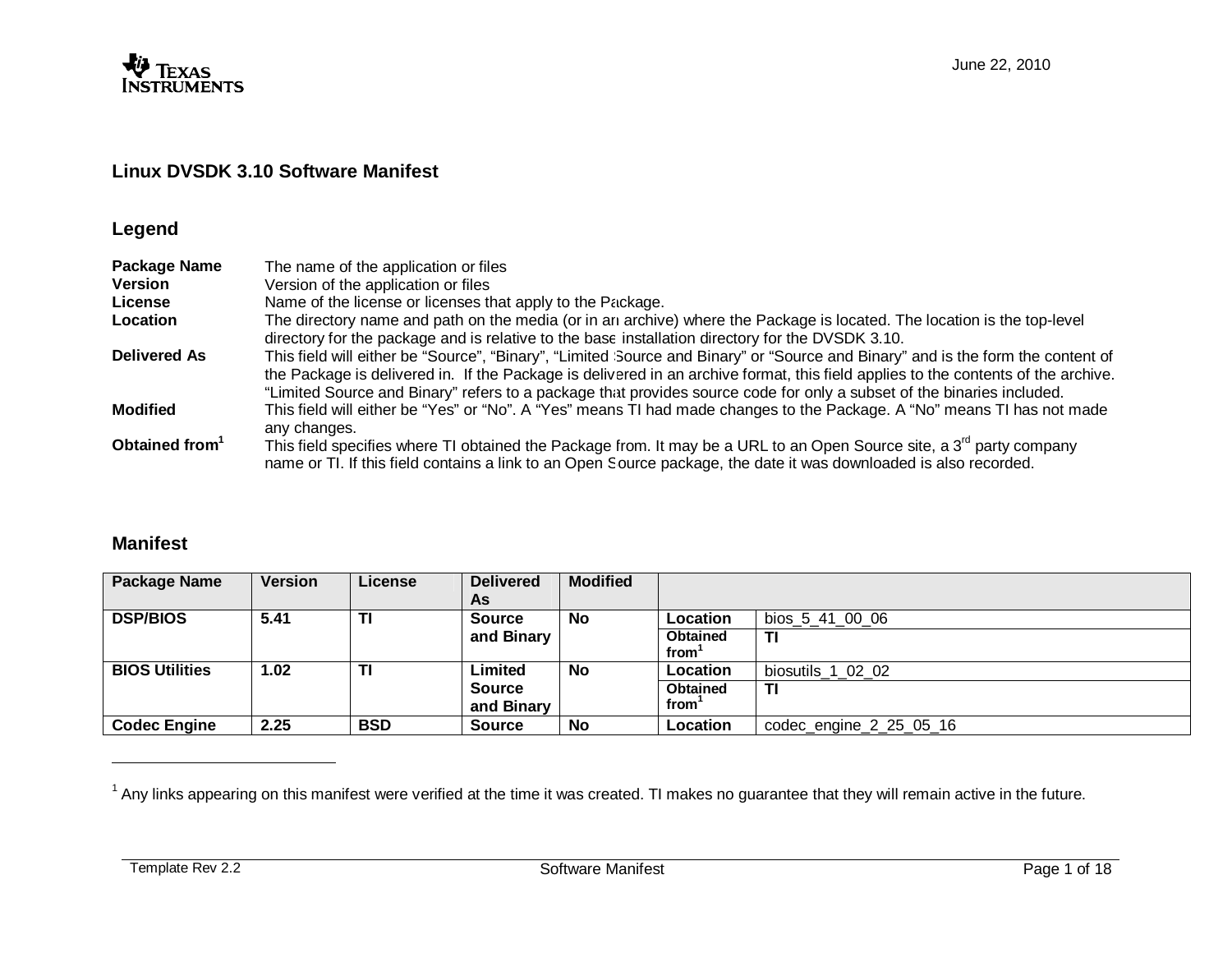| <b>Package Name</b>                                              | <b>Version</b> | <b>License</b>          | <b>Delivered</b><br>As | <b>Modified</b> |                                      |                                                             |
|------------------------------------------------------------------|----------------|-------------------------|------------------------|-----------------|--------------------------------------|-------------------------------------------------------------|
|                                                                  |                |                         | and Binary             |                 | <b>Obtained</b><br>from <sup>1</sup> | <b>TI</b>                                                   |
| <b>CS2DM6467</b>                                                 | 1.00.00.10     | $\overline{1}$          | <b>Source</b>          | $\overline{N}$  | Location                             | arago-repos/                                                |
|                                                                  |                |                         |                        |                 | <b>Obtained</b><br>from <sup>1</sup> | $\overline{\mathsf{H}}$                                     |
| H.264 Encode                                                     | 01.20.02       | TI                      | <b>Binary</b>          | <b>No</b>       | Location                             | cs2dm6467_1_00_00_10/packages/ti/sdo/codecs/h264enc         |
|                                                                  |                |                         |                        |                 | <b>Obtained</b><br>from <sup>1</sup> | <b>TI</b>                                                   |
| H.264 Decode                                                     | 01.10.04       | $\overline{\mathsf{H}}$ | <b>Binary</b>          | $\overline{N}$  | Location                             | cs2dm6467_1_00_00_10/packages/ti/sdo/codecs/h264dec         |
|                                                                  |                |                         |                        |                 | <b>Obtained</b><br>from <sup>1</sup> | $\overline{11}$                                             |
| H.264 1080p30<br>Encoder                                         | 01.10.02       | $\overline{1}$          | <b>Binary</b>          | <b>No</b>       | Location                             | cs2dm6467_1_00_00_10/packages/ti/sdo/codecs/h264fhdv<br>enc |
|                                                                  |                |                         |                        |                 | <b>Obtained</b><br>from <sup>1</sup> | $\overline{\mathsf{H}}$                                     |
| <b>Mpeg4 Advanced</b><br><b>Simple Profile</b><br><b>Decoder</b> | 01,00,00       | $\overline{\mathsf{H}}$ | <b>Binary</b>          | $\overline{N}$  | Location                             | cs2dm6467_1_00_00_10/packages/ti/sdo/codecs/mpeg4de<br>С    |
|                                                                  |                |                         |                        |                 | <b>Obtained</b><br>from <sup>1</sup> | $\overline{\mathsf{H}}$                                     |
| <b>Mpeg4 Advanced</b><br><b>Simple Profile</b>                   | 01.00.00       | $\overline{1}$          | <b>Binary</b>          | <b>No</b>       | Location                             | cs2dm6467_1_00_00_10/packages/ti/sdo/codecs/mpeg4en<br>с    |
| <b>Encoder</b>                                                   |                |                         |                        |                 | <b>Obtained</b><br>from <sup>1</sup> | $\overline{\mathsf{H}}$                                     |
| <b>Jpeg Baseline</b><br><b>Profile Encoder</b>                   | 02.00.01       | TI                      | <b>Binary</b>          | <b>No</b>       | Location                             | cs2dm6467_1_00_00_10/packages/ti/sdo/codecs/jpegenc         |
|                                                                  |                |                         |                        |                 | <b>Obtained</b><br>from <sup>1</sup> | $\overline{\textbf{t}}$                                     |
| <b>Jpeg Progressive</b><br><b>Support Decoder</b>                | 02.00.01       | $\overline{\mathsf{H}}$ | <b>Binary</b>          | <b>No</b>       | Location                             | cs2dm6467_1_00_00_10/packages/ti/sdo/codecs/jpegdec         |
|                                                                  |                |                         |                        |                 | <b>Obtained</b><br>from <sup>1</sup> | $\overline{\mathsf{H}}$                                     |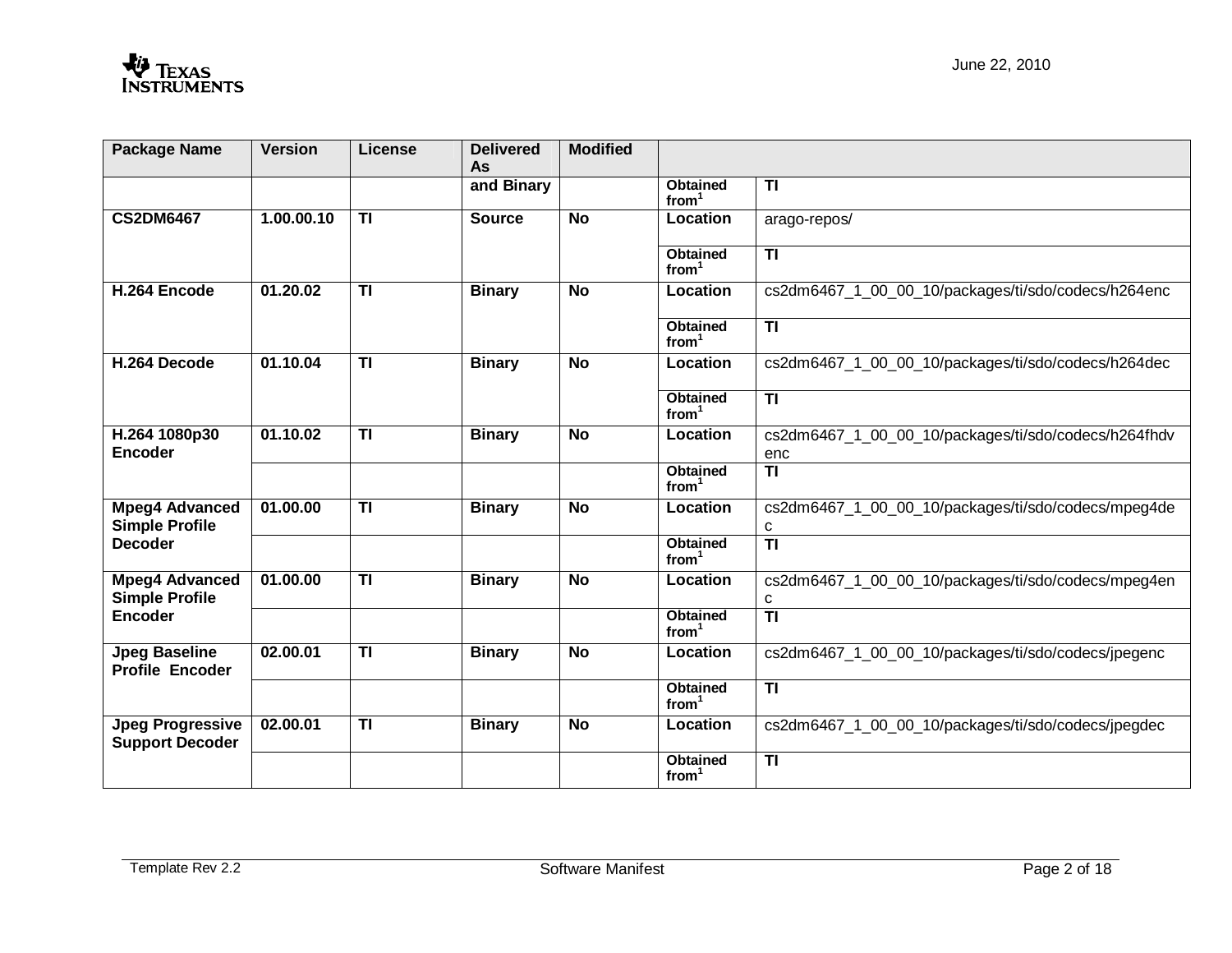| <b>Package Name</b>            | <b>Version</b> | <b>License</b>          | <b>Delivered</b><br>As | <b>Modified</b> |                                      |                                                                 |
|--------------------------------|----------------|-------------------------|------------------------|-----------------|--------------------------------------|-----------------------------------------------------------------|
| H.264 1080p60<br><b>Decode</b> | 01.20.00       | $\overline{1}$          | <b>Binary</b>          | <b>No</b>       | Location                             | cs2dm6467_1_00_00_10/packages/ti/sdo/codecs/h2641080<br>p60vdec |
|                                |                |                         |                        |                 | <b>Obtained</b><br>from <sup>1</sup> | <b>TI</b>                                                       |
| <b>MPEG2 Decoder</b>           | 01.10.00       | $\overline{\mathsf{H}}$ | <b>Binary</b>          | $\overline{N}$  | Location                             | cs2dm6467_1_00_00_10/packages/ti/sdo/codecs/mpeg2de<br>с        |
|                                |                |                         |                        |                 | <b>Obtained</b><br>from <sup>1</sup> | $\overline{\mathsf{H}}$                                         |
| <b>HDVICP</b>                  | 01.01.017      | $\overline{\mathbf{H}}$ | <b>Binary</b>          | <b>No</b>       | Location                             | cs2dm6467_1_00_00_10/packages/ti/sdo/codecs/hdvicp              |
|                                |                |                         |                        |                 | <b>Obtained</b><br>from <sup>1</sup> | $\overline{1}$                                                  |
| G.711 Decode                   | 01.12.00       | $\overline{\mathsf{H}}$ | <b>Binary</b>          | $\overline{N}$  | <b>Location</b>                      | cs2dm6467_1_00_00_10/packages/ti/sdo/codecs/g711dec             |
|                                |                |                         |                        |                 | <b>Obtained</b><br>from <sup>1</sup> | $\overline{\mathsf{H}}$                                         |
| G.711 Encode                   | 01.12.00       | $\overline{1}$          | <b>Binary</b>          | <b>No</b>       | Location                             | cs2dm6467_1_00_00_10/packages/ti/sdo/codecs/g711enc             |
|                                |                |                         |                        |                 | <b>Obtained</b><br>from <sup>1</sup> | $\overline{1}$                                                  |
| <b>AAC HE Decode</b>           | 01.30.01       | $\overline{\mathsf{H}}$ | <b>Binary</b>          | $\overline{N}$  | Location                             | cs2dm6467_1_00_00_10/packages/ti/sdo/codecs/aachedec            |
|                                |                |                         |                        |                 | <b>Obtained</b><br>from <sup>1</sup> | $\overline{\mathsf{H}}$                                         |
| <b>DM355 Codecs</b>            | 3.10           | TI                      | <b>Binary</b>          | <b>No</b>       | Location                             | dm355_codecs_03_10_00_02                                        |
|                                |                |                         |                        |                 | <b>Obtained</b><br>from <sup>1</sup> | <b>TI</b>                                                       |
| <b>JPEG Encoder</b>            | 02.00.00       | TI                      | <b>Binary</b>          | <b>No</b>       | Location                             | dm355_codecs_03_10_00_02/packages/ti/sdo/codecs/jpeg<br>enc     |
|                                |                |                         |                        |                 | <b>Obtained</b><br>from <sup>1</sup> | $\overline{\mathsf{H}}$                                         |
| <b>JPEG Decoder</b>            | 02.00.00       | $\overline{1}$          | <b>Binary</b>          | <b>No</b>       | Location                             | dm355_codecs_03_10_00_02/packages/ti/sdo/codecs/jpeg<br>dec     |
|                                |                |                         |                        |                 | <b>Obtained</b><br>from <sup>1</sup> | $\overline{\mathsf{H}}$                                         |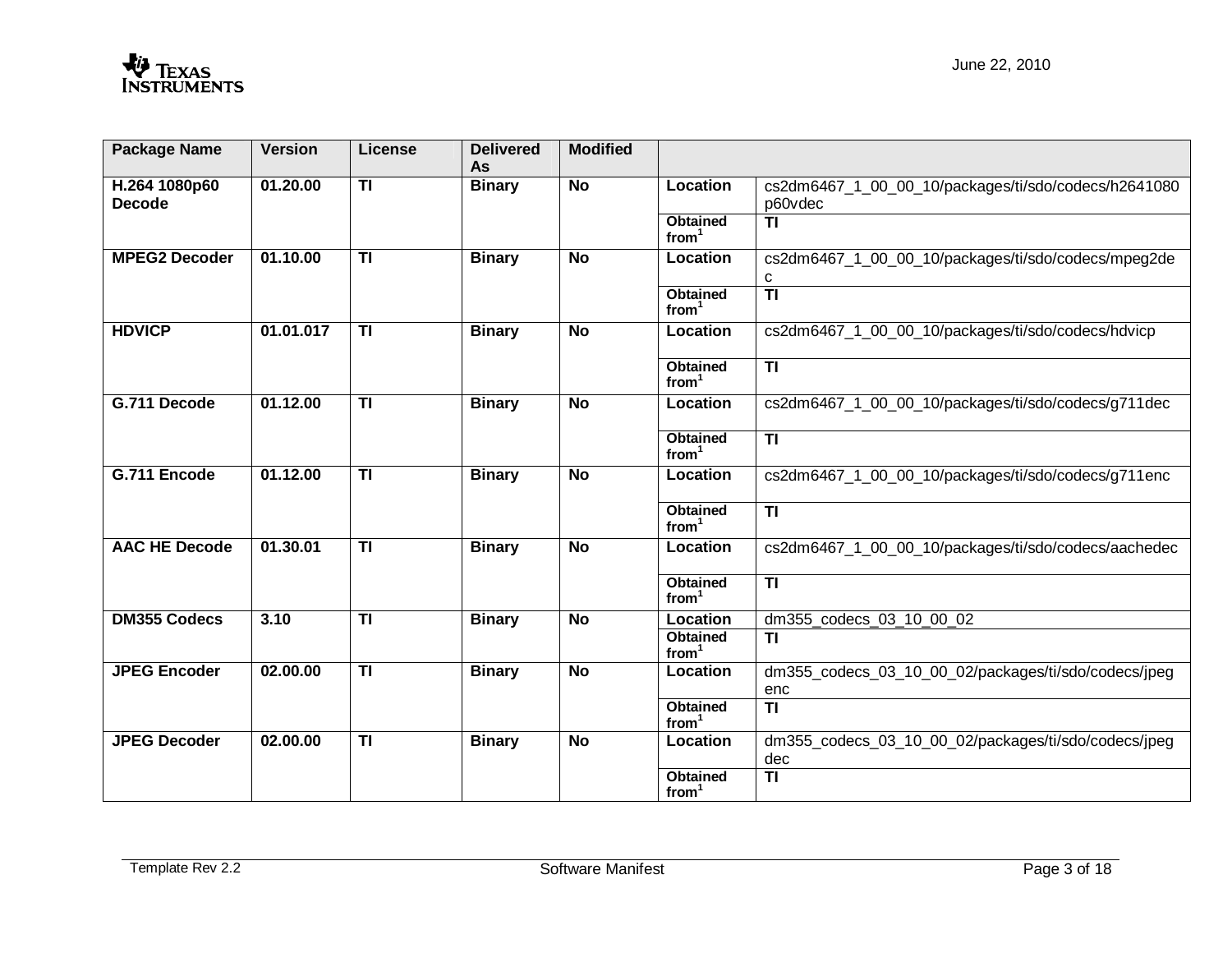| <b>Package Name</b>                   | <b>Version</b> | License         | <b>Delivered</b><br>As | <b>Modified</b> |                                      |                                                                     |
|---------------------------------------|----------------|-----------------|------------------------|-----------------|--------------------------------------|---------------------------------------------------------------------|
| <b>MPEG4 Decode</b>                   | 02.00.00       | $\overline{1}$  | <b>Binary</b>          | <b>No</b>       | Location                             | dm355_codecs_03_10_00_02/packages/ti/sdo/codecs/mpe<br>g4dec        |
|                                       |                |                 |                        |                 | <b>Obtained</b><br>from <sup>1</sup> | $\overline{\mathsf{H}}$                                             |
| <b>MPEG4 Encode</b>                   | 02.00.00       | <b>TI</b>       | <b>Binary</b>          | <b>No</b>       | Location                             | dm355_codecs_03_10_00_02/packages/ti/sdo/codecs/mpe<br>g4enc        |
|                                       |                |                 |                        |                 | <b>Obtained</b><br>from <sup>1</sup> | $\overline{\mathsf{H}}$                                             |
| <b>DM365 Codecs</b>                   | 3.10           | $\overline{1}$  | <b>Binary</b>          | <b>No</b>       | Location                             | dm365_codecs_03_10_00_07                                            |
|                                       |                |                 |                        |                 | <b>Obtained</b><br>from <sup>1</sup> | <b>TI</b>                                                           |
| <b>JPEG Encoder</b>                   | 01.00.00       | $\overline{1}$  | <b>Binary</b>          | <b>No</b>       | Location                             | dm365_codecs_03_10_00_07/packages/ti/sdo/codecs/jpeg<br>enc         |
|                                       |                |                 |                        |                 | <b>Obtained</b><br>from <sup>1</sup> | $\overline{\mathsf{H}}$                                             |
| <b>JPEG Decoder</b>                   | 01.00.00       | $\overline{1}$  | <b>Binary</b>          | <b>No</b>       | Location                             | dm365_codecs_03_10_00_07/packages/ti/sdo/codecs/jpeg<br>dec         |
|                                       |                |                 |                        |                 | <b>Obtained</b><br>from <sup>1</sup> | $\overline{\mathsf{H}}$                                             |
| <b>MPEG4 Decode</b><br>(HDVICP Based) | 02.00.00       | $\overline{1}$  | <b>Binary</b>          | <b>No</b>       | Location                             | dm365_codecs_03_10_00_07/packages/ti/sdo/codecs/mpe<br>g4dec_hdvicp |
|                                       |                |                 |                        |                 | <b>Obtained</b><br>from <sup>1</sup> | <b>TI</b>                                                           |
| <b>MPEG4 Encode</b><br>(HDVICP Based) | 02.00.00       | $\overline{11}$ | <b>Binary</b>          | $\overline{N}$  | Location                             | dm365_codecs_03_10_00_07/packages/ti/sdo/codecs/mpe<br>g4enc_hdvicp |
|                                       |                |                 |                        |                 | <b>Obtained</b><br>from <sup>1</sup> | <b>TI</b>                                                           |
| <b>IMCOP libraries</b>                | <b>NA</b>      | $\overline{1}$  | <b>Binary</b>          | <b>No</b>       | Location                             | dm365_codecs_03_10_00_07/packages/ti/catalog/hwa/imco               |
|                                       |                |                 |                        |                 |                                      | $\frac{p}{T}$                                                       |
|                                       |                |                 |                        |                 | <b>Obtained</b><br>from <sup>1</sup> |                                                                     |
| H.264 Decode                          | 01.10.00       | $\overline{1}$  | <b>Binary</b>          | <b>No</b>       | Location                             | dm365_codecs_03_10_00_07/packages/ti/sdo/codecs/h264<br>dec         |
|                                       |                |                 |                        |                 | <b>Obtained</b><br>from <sup>1</sup> | $\overline{\textbf{T}}$                                             |
| H.264 Encode                          | 01.10.00       | <b>TI</b>       | <b>Binary</b>          | <b>No</b>       | Location                             | dm365 codecs 03 10 00 07/packages/ti/sdo/codecs/h264                |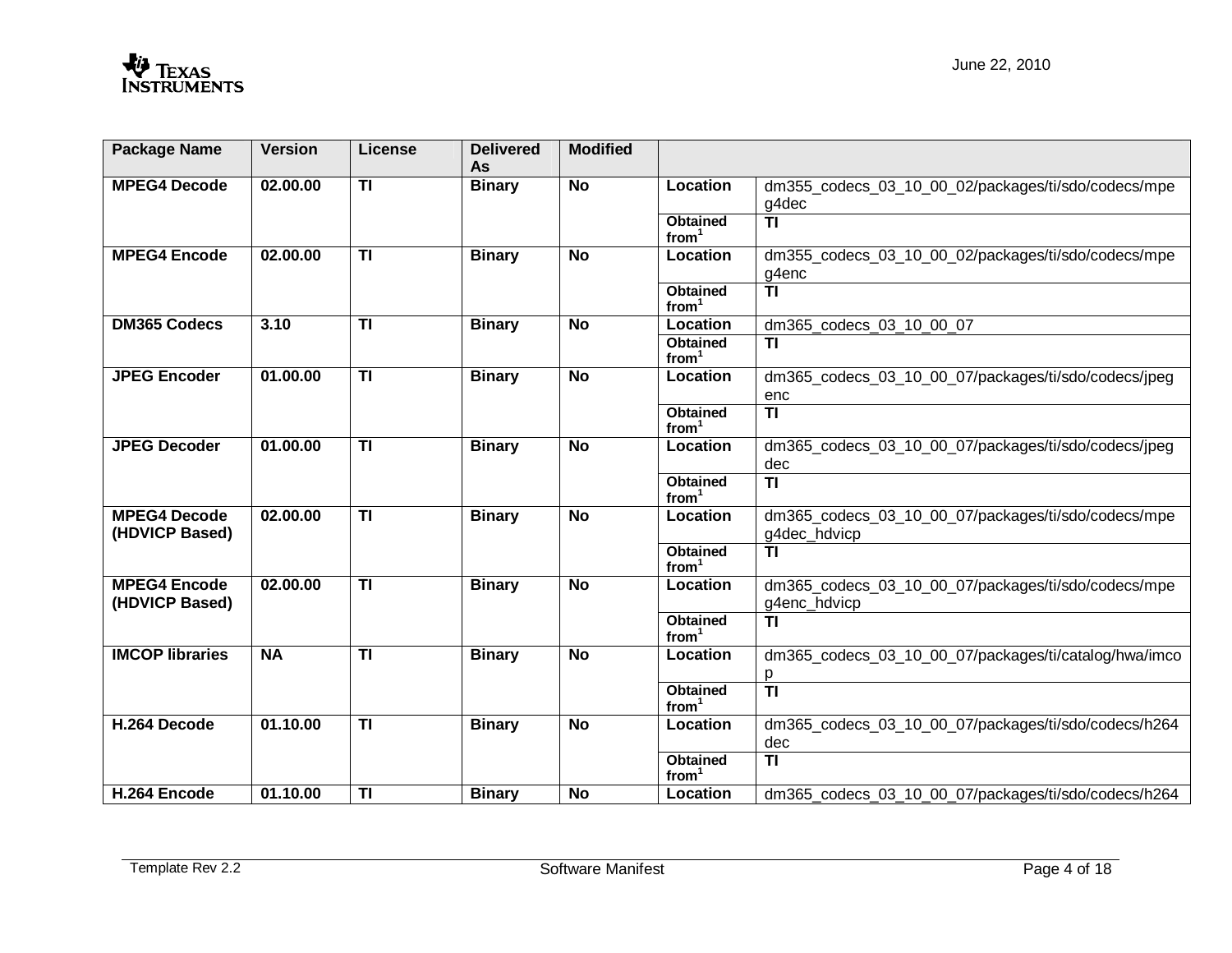| <b>Package Name</b>  | <b>Version</b> | <b>License</b>          | <b>Delivered</b><br>As | <b>Modified</b> |                                      |                                                              |
|----------------------|----------------|-------------------------|------------------------|-----------------|--------------------------------------|--------------------------------------------------------------|
|                      |                |                         |                        |                 |                                      | enc                                                          |
|                      |                |                         |                        |                 | <b>Obtained</b><br>from <sup>1</sup> | $\overline{1}$                                               |
| <b>MPEG4 Decode</b>  | 01.10.00       | $\overline{1}$          | <b>Binary</b>          | $\overline{N}$  | Location                             | dm365_codecs_03_10_00_07/packages/ti/sdo/codecs/mpe<br>g4dec |
|                      |                |                         |                        |                 | <b>Obtained</b><br>from <sup>1</sup> | $\overline{\mathsf{H}}$                                      |
| <b>MPEG4 Encode</b>  | 01.10.00       | $\overline{\mathsf{H}}$ | <b>Binary</b>          | $\overline{N}$  | Location                             | dm365 codecs 03 10 00 07/packages/ti/sdo/codecs/mpe<br>g4enc |
|                      |                |                         |                        |                 | <b>Obtained</b><br>from <sup>1</sup> | $\overline{\mathsf{H}}$                                      |
| G.711 Decode         | 2.0.00         | <b>ITTIAM</b>           | <b>Binary</b>          | <b>No</b>       | Location                             | dm365_codecs_03_10_00_07/packages/ittiam/codecs/g711<br>dec  |
|                      |                |                         |                        |                 | <b>Obtained</b><br>from <sup>1</sup> | <b>ITTIAM</b>                                                |
| G.711 Encode         | 2.0.00         | <b>ITTIAM</b>           | <b>Binary</b>          | <b>No</b>       | Location                             | dm365_codecs_03_10_00_07/packages/ittiam/codecs/g711<br>enc  |
|                      |                |                         |                        |                 | <b>Obtained</b><br>from <sup>1</sup> | <b>ITTIAM</b>                                                |
| <b>AAC Decode</b>    | 6.1.00         | <b>ITTIAM</b>           | <b>Binary</b>          | <b>No</b>       | Location                             | dm365_codecs_03_10_00_07/packages/ittiam/codecs/aac_<br>dec  |
|                      |                |                         |                        |                 | <b>Obtained</b><br>from <sup>1</sup> | <b>ITTIAM</b>                                                |
| <b>AAC LC Encode</b> | 3.5.00         | <b>ITTIAM</b>           | <b>Binary</b>          | <b>No</b>       | Location                             | dm365_codecs_03_10_00_07/packages/ittiam/codecs/aaclc<br>enc |
|                      |                |                         |                        |                 | Obtained<br>from <sup>1</sup>        | <b>ITTIAM</b>                                                |
| <b>VC1 Decode</b>    | 01.00.00       | $\overline{1}$          | <b>Binary</b>          | <b>No</b>       | Location                             | dm365_codecs_03_10_00_07/packages/ti/sdo/codecs/vc1d<br>ec   |
|                      |                |                         |                        |                 | <b>Obtained</b><br>from <sup>1</sup> | $\overline{\mathsf{H}}$                                      |
| <b>MPEG2 Encode</b>  | 01.00.00       | $\overline{1}$          | <b>Binary</b>          | <b>No</b>       | Location                             | dm365_codecs_03_10_00_07/packages/ti/sdo/codecs/mpe<br>g2enc |
|                      |                |                         |                        |                 | <b>Obtained</b><br>from <sup>1</sup> | $\overline{\text{T}}$                                        |
| <b>MPEG2 Decode</b>  | 01.00.00       | TI                      | <b>Binary</b>          | <b>No</b>       | Location                             | dm365 codecs 03 10 00 07/packages/ti/sdo/codecs/mpe          |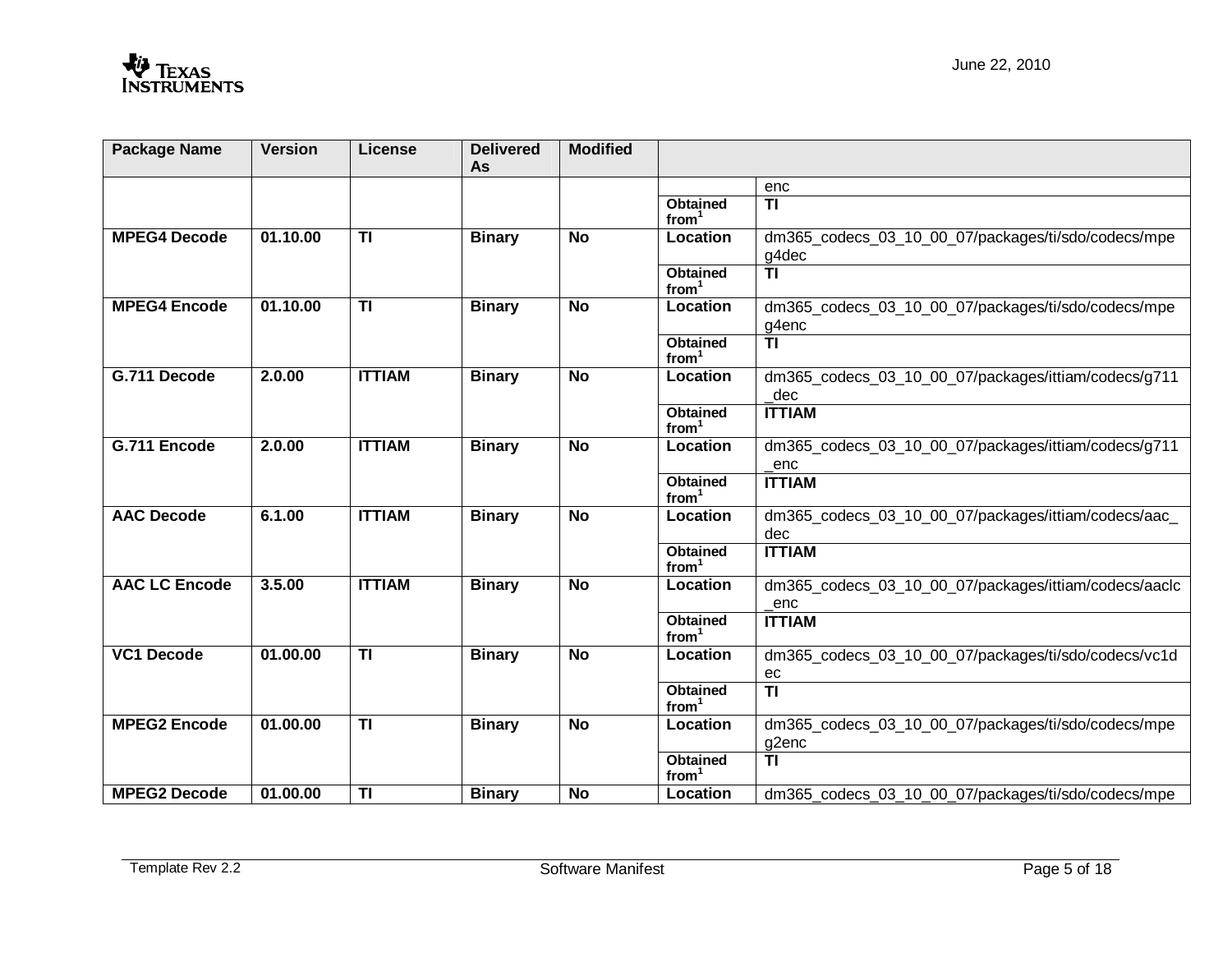| <b>Package Name</b>               | <b>Version</b> | License                   | <b>Delivered</b><br>As      | <b>Modified</b>                                                                                               |                                      |                                                                                                                                             |
|-----------------------------------|----------------|---------------------------|-----------------------------|---------------------------------------------------------------------------------------------------------------|--------------------------------------|---------------------------------------------------------------------------------------------------------------------------------------------|
|                                   |                |                           |                             |                                                                                                               |                                      | g2dec                                                                                                                                       |
|                                   |                |                           |                             |                                                                                                               | <b>Obtained</b><br>from <sup>1</sup> | <b>TI</b>                                                                                                                                   |
| <b>DMAI</b>                       | 2.10           | <b>BSD</b>                | <b>Source</b>               | <b>No</b>                                                                                                     | <b>Obtained</b><br>from              | $\overline{11}$                                                                                                                             |
|                                   |                |                           | and Binary                  |                                                                                                               | Location                             | dmai 2_10_00_12                                                                                                                             |
| <b>DSP/BIOS Link</b>              | 1.64           | <b>BSD</b>                | <b>Source</b>               | <b>No</b>                                                                                                     | <b>Obtained</b><br>from <sup>1</sup> | $\overline{\mathsf{H}}$                                                                                                                     |
|                                   |                |                           | and Binary                  |                                                                                                               | Location                             | dsplink_linux_1_64/dsplink/gpp/src/api                                                                                                      |
| <b>DSP/BIOS Link</b>              | 1.64           | GPL v2                    | <b>Source</b>               | <b>No</b>                                                                                                     | <b>Obtained</b><br>from <sup>1</sup> | $\overline{11}$                                                                                                                             |
|                                   |                |                           | and Binary                  |                                                                                                               | Location                             | dsplink_linux_1_64/dsplink/gpp/src/ldrv<br>dsplink_linux_1_64/dsplink/gpp/src/osal<br>dsplink_linux_1_64/dsplink/gpp/src/pmgr               |
| <b>DSP/BIOS Link</b>              | 1.64           | <b>TI</b>                 | <b>Source</b><br>and Binary | <b>No</b>                                                                                                     | <b>Obtained</b><br>from <sup>1</sup> | <b>TI</b>                                                                                                                                   |
|                                   |                |                           |                             |                                                                                                               | Location                             | dsplink_linux_1_64/dsplink/dsp<br>dsplink_linux_1_64/dsplink/etc/<br>dsplink_linux_1_64/dsplink/make/<br>dsplink_linux_1_64/dsplink/config/ |
| <b>DVSDK Demos</b>                | 3.10           | <b>TI BSD</b>             | <b>Source</b>               | <b>No</b>                                                                                                     | <b>Obtained</b><br>from <sup>1</sup> | $\overline{11}$                                                                                                                             |
|                                   |                |                           |                             |                                                                                                               | Location                             | dvsdk_demos_3_10_00_16                                                                                                                      |
| <b>DVSDK Demo</b><br><b>Fonts</b> | N/A            | <b>GPLv2 with</b><br>Font | <b>Source</b>               | <b>Yes</b><br>(removed                                                                                        | <b>Obtained</b><br>from <sup>1</sup> | GNU (http://ftp.gnu.org/gnu/freefont/freefont-ttf-<br>20080323.tar.gz)                                                                      |
|                                   |                | <b>Exception</b>          |                             | all other<br>fonts,<br>other than<br>FreeMono.<br>ttf and<br><b>FreeSans.t</b><br>tf from<br>the tar<br>ball) | Location                             | dvsdk demos 3 10 00 16/data/fonts                                                                                                           |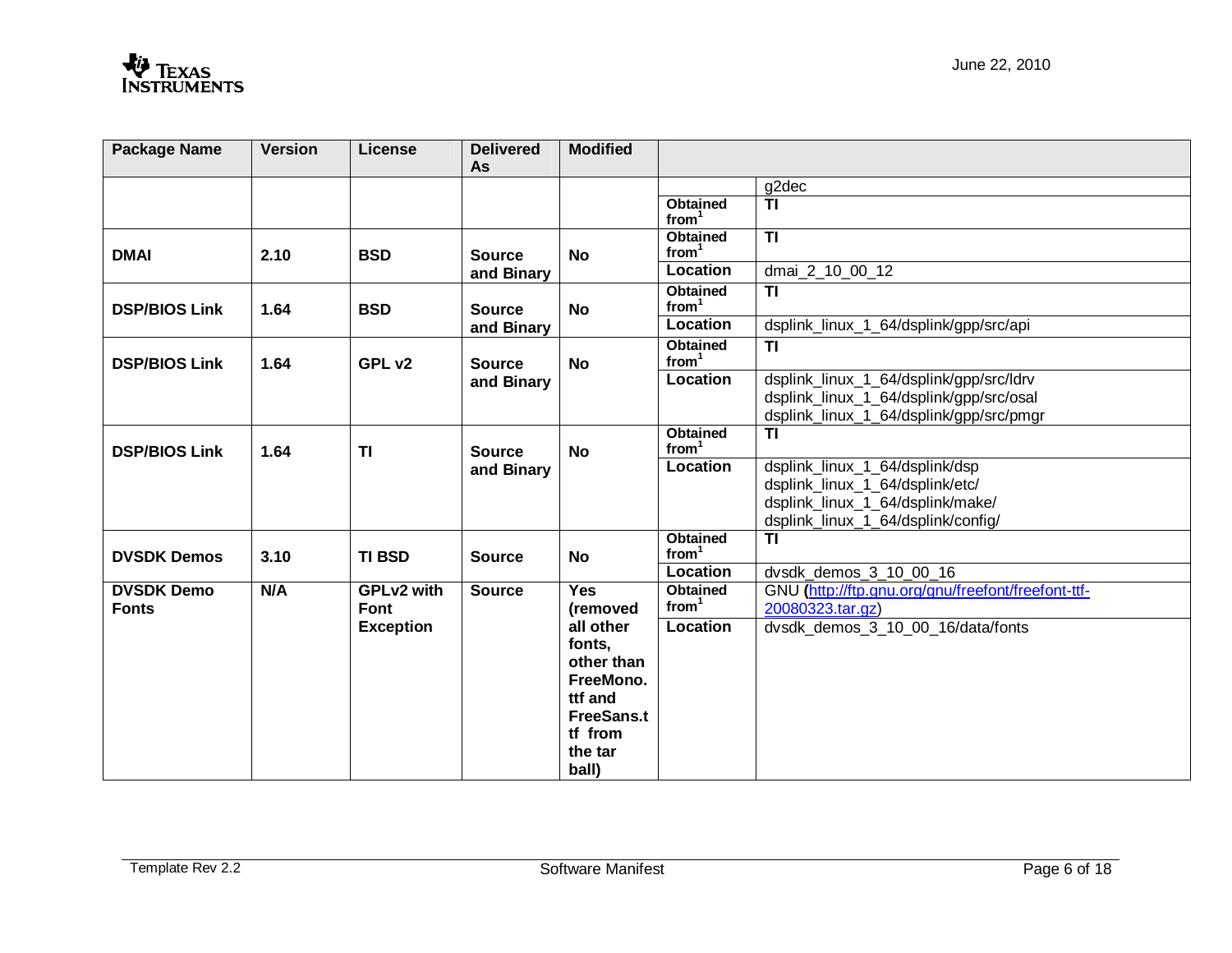| <b>Package Name</b>              | <b>Version</b> | <b>License</b>                        | <b>Delivered</b><br><b>As</b> | <b>Modified</b>          |                                      |                                                                                                   |
|----------------------------------|----------------|---------------------------------------|-------------------------------|--------------------------|--------------------------------------|---------------------------------------------------------------------------------------------------|
| <b>DVTB</b>                      | 4.20.10        | <b>TI BSD</b>                         | <b>Source</b>                 | <b>No</b>                | Location                             | dvtb_4_20_10                                                                                      |
|                                  |                |                                       |                               |                          | <b>Obtained</b><br>from <sup>1</sup> | $\overline{\mathsf{H}}$                                                                           |
| <b>LibEdit</b><br>(Readline) for | 1.17           | <b>NetBSD</b>                         | <b>Binary</b>                 | Yes<br>(Rebuilt          | Location                             | http://sourceforge.net/projects/libedit/files/libedit/libedit-<br>0.3/libedit-0.3.tar.gz/download |
| <b>DVTB</b>                      |                |                                       |                               | for target<br>platforms) | <b>Obtained</b><br>from <sup>1</sup> | SourceForge (Downloaded: Jan 2006)                                                                |
| <b>EDMA3 LLD</b>                 | 1.11           | $\overline{1}$                        | <b>Source</b>                 | $\overline{N}$           | Location                             | edma3_lld_01_11_00_03                                                                             |
|                                  |                |                                       | and Binary                    |                          | <b>Obtained</b><br>from <sup>1</sup> | <b>TI</b>                                                                                         |
| <b>Framework</b>                 | 2.25           | <b>BSD</b>                            | <b>Source</b>                 | <b>No</b>                | Location                             | framework components 2 25 02 06                                                                   |
| <b>Components</b>                |                |                                       | and Binary                    |                          | <b>Obtained</b><br>from <sup>1</sup> | <b>TI</b>                                                                                         |
| <b>Kernel Binaries</b>           | 2.25           | GPL v2                                | <b>Binary</b>                 | $\overline{N}$           | Location                             | kernel binaries                                                                                   |
|                                  |                |                                       |                               |                          | <b>Obtained</b>                      | TI, source is provided in                                                                         |
|                                  |                |                                       |                               |                          | from <sup>1</sup>                    | framework_components_2_25_02_06                                                                   |
| <b>Linux Utilities</b>           | 2.25           | <b>BSD, GPL v2</b>                    | <b>Source</b>                 | <b>No</b>                | Location                             | linuxutils 2 25 04 10                                                                             |
|                                  |                |                                       | and Binary                    |                          | <b>Obtained</b><br>from <sup>1</sup> | $\overline{11}$                                                                                   |
| <b>Video Clips</b>               | $N_A$          | Creative                              | <b>Binary</b>                 | <b>Yes</b>               | Location                             | dm6467/data/videos                                                                                |
| (BigBuckBunny)                   |                | Commons<br>Attribution<br>3.0 license |                               |                          | <b>Obtained</b><br>from <sup>1</sup> | www.bigbuckbunny.org                                                                              |
| <b>Video clips</b>               | <b>NA</b>      | $\overline{1}$                        | <b>Binary</b>                 | $\overline{N}$           | Location                             | dm365/data<br>dm355/data<br>dm6467/data                                                           |
|                                  |                |                                       |                               |                          | <b>Obtained</b><br>from <sup>1</sup> | $\overline{\mathsf{H}}$                                                                           |
| <b>xDAIS</b>                     | 6.25           | <b>BSD</b>                            | <b>Source</b>                 | <b>No</b>                | Location                             | xdais_6_25_02_11                                                                                  |
|                                  |                |                                       | and Binary                    |                          | <b>Obtained</b><br>from <sup>1</sup> | $\overline{11}$                                                                                   |
| <b>XDCtools</b>                  | 3.16.01        | <b>Various</b>                        | <b>Source</b>                 | $\overline{N}$           | Location                             | xdctools_3_16_01_27                                                                               |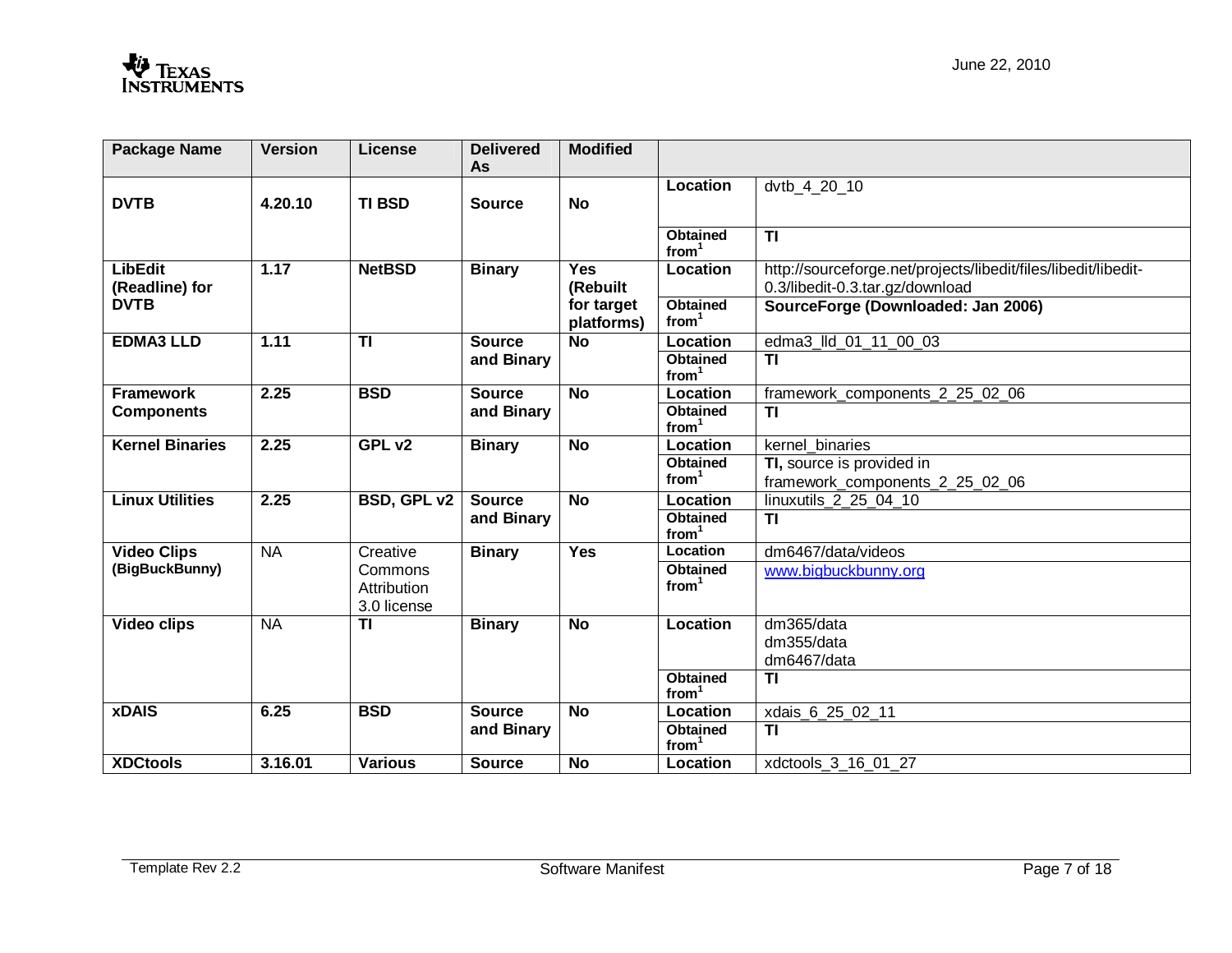| <b>Package Name</b> | <b>Version</b> | License         | <b>Delivered</b> | <b>Modified</b> |                 |                                                      |
|---------------------|----------------|-----------------|------------------|-----------------|-----------------|------------------------------------------------------|
|                     |                |                 | As               |                 |                 |                                                      |
|                     |                | open source     | and Binary       |                 | <b>Obtained</b> | See XDCTools manifest in                             |
|                     |                | licenses,       |                  |                 | from            | xdctools_3_16_01_27\packages\xdc\shelf\docs\xdc\shel |
|                     |                | see             |                  |                 |                 | f\package.html                                       |
|                     |                | <b>XDCTools</b> |                  |                 |                 |                                                      |
|                     |                | manifest        |                  |                 |                 |                                                      |
| cg_xml              | 2.20.00        | ΤI              | <b>Source</b>    | No              | Location        | cg xml                                               |
|                     |                |                 | and Binary       |                 | <b>Obtained</b> | ΤI                                                   |
|                     |                |                 |                  |                 | from            |                                                      |

## **Big Buck Bunny Movie Clip**

**(c) copyright Blender Foundation |** www.bigbuckbunny.org

## **LICENSES**

# **BSD** /\*

 \* Copyright (C) 2010 Texas Instruments Incorporated - http://www.ti.com/ \* \* Redistribution and use in source and binary forms, with or without \* modification, are permitted provided that the following conditions \* are met: \*  $\star$ Redistributions of source code must retain the above copyright \* notice, this list of conditions and the following disclaimer. \*  $\star$ Redistributions in binary form must reproduce the above copyright \* notice, this list of conditions and the following disclaimer in the \* documentation and/or other materials provided with the \* distribution. \*  $\star$ Neither the name of Texas Instruments Incorporated nor the names of \* its contributors may be used to endorse or promote products derived \* from this software without specific prior written permission. \*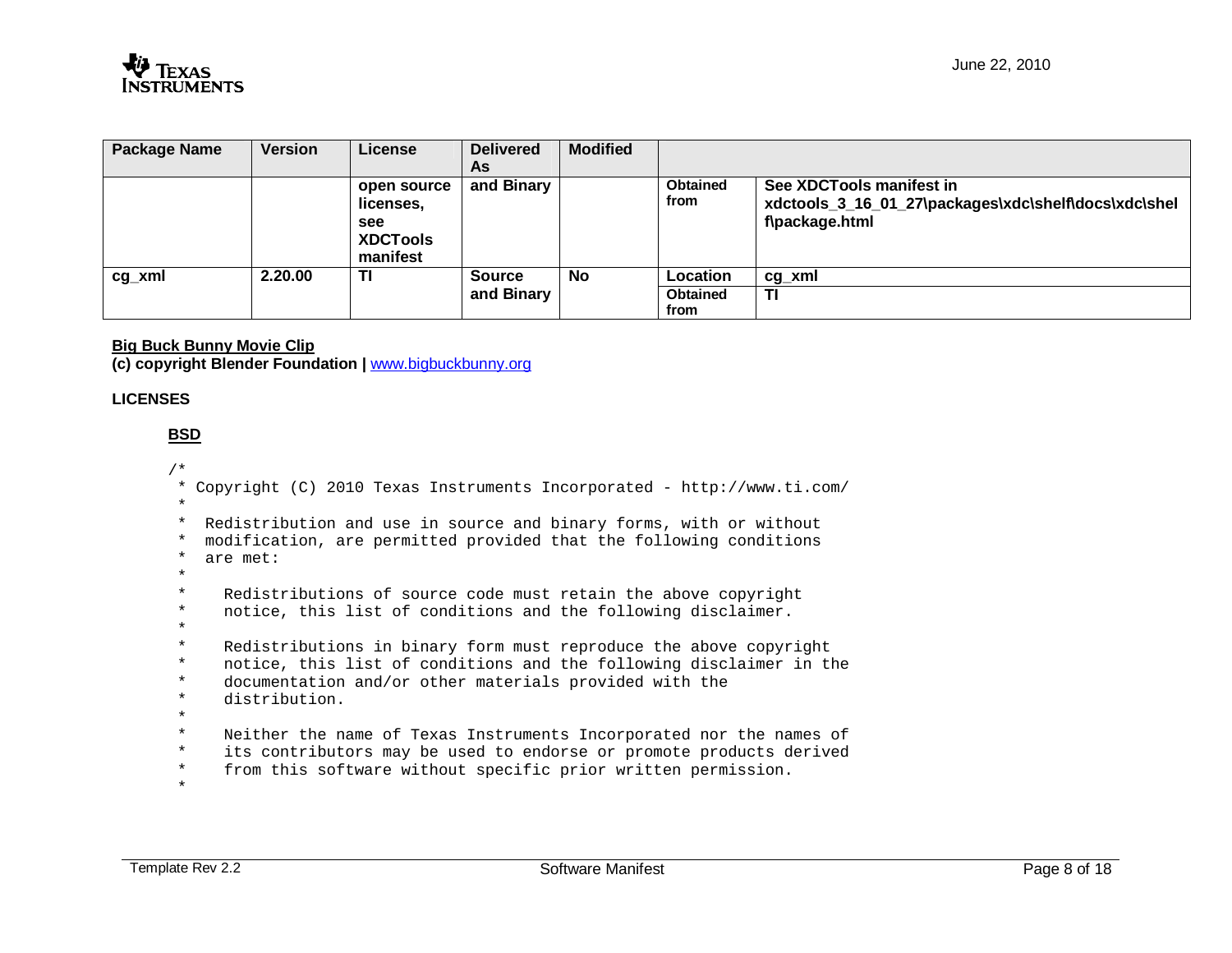

 \* THIS SOFTWARE IS PROVIDED BY THE COPYRIGHT HOLDERS AND CONTRIBUTORS \* "AS IS" AND ANY EXPRESS OR IMPLIED WARRANTIES, INCLUDING, BUT NOT \* LIMITED TO, THE IMPLIED WARRANTIES OF MERCHANTABILITY AND FITNESS FOR \* A PARTICULAR PURPOSE ARE DISCLAIMED. IN NO EVENT SHALL THE COPYRIGHT \* OWNER OR CONTRIBUTORS BE LIABLE FOR ANY DIRECT, INDIRECT, INCIDENTAL, \* SPECIAL, EXEMPLARY, OR CONSEQUENTIAL DAMAGES (INCLUDING, BUT NOT \* LIMITED TO, PROCUREMENT OF SUBSTITUTE GOODS OR SERVICES; LOSS OF USE, \* DATA, OR PROFITS; OR BUSINESS INTERRUPTION) HOWEVER CAUSED AND ON ANY \* THEORY OF LIABILITY, WHETHER IN CONTRACT, STRICT LIABILITY, OR TORT \* (INCLUDING NEGLIGENCE OR OTHERWISE) ARISING IN ANY WAY OUT OF THE USE \* OF THIS SOFTWARE, EVEN IF ADVISED OF THE POSSIBILITY OF SUCH DAMAGE. \*

#### \*/

### **Creative Commons 3.0 Attribution**

http://creativecommons.org/licenses/by/3.0/

### **GPLv2**

 GNU GENERAL PUBLIC LICENSE Version 2, June 1991

 Copyright (C) 1989, 1991 Free Software Foundation, Inc., 51 Franklin Street, Fifth Floor, Boston, MA 02110-1301 USA Everyone is permitted to copy and distribute verbatim copies of this license document, but changing it is not allowed.

### Preamble

 The licenses for most software are designed to take away your freedom to share and change it. By contrast, the GNU General Public License is intended to guarantee your freedom to share and change free software--to make sure the software is free for all its users. This General Public License applies to most of the Free Software Foundation's software and to any other program whose authors commit to using it. (Some other Free Software Foundation software is covered by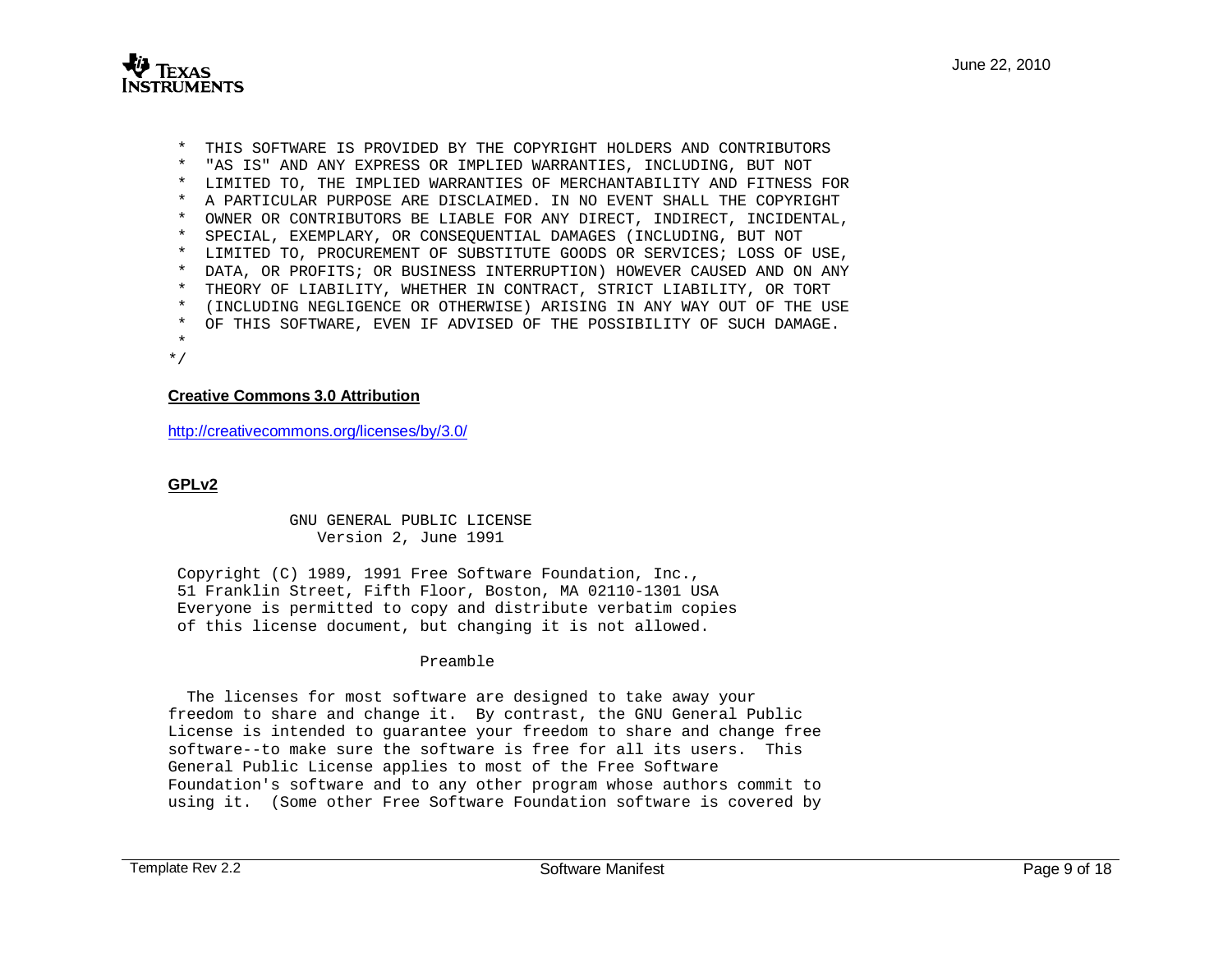

the GNU Lesser General Public License instead.) You can apply it to your programs, too.

 When we speak of free software, we are referring to freedom, not price. Our General Public Licenses are designed to make sure that you have the freedom to distribute copies of free software (and charge for this service if you wish), that you receive source code or can get it if you want it, that you can change the software or use pieces of it in new free programs; and that you know you can do these things.

 To protect your rights, we need to make restrictions that forbid anyone to deny you these rights or to ask you to surrender the rights. These restrictions translate to certain responsibilities for you if you distribute copies of the software, or if you modify it.

 For example, if you distribute copies of such a program, whether gratis or for a fee, you must give the recipients all the rights that you have. You must make sure that they, too, receive or can get the source code. And you must show them these terms so they know their rights.

We protect your rights with two steps: (1) copyright the software, and (2) offer you this license which gives you legal permission to copy, distribute and/or modify the software.

 Also, for each author's protection and ours, we want to make certain that everyone understands that there is no warranty for this free software. If the software is modified by someone else and passed on, we want its recipients to know that what they have is not the original, so that any problems introduced by others will not reflect on the original authors' reputations.

 Finally, any free program is threatened constantly by software patents. We wish to avoid the danger that redistributors of a free program will individually obtain patent licenses, in effect making the program proprietary. To prevent this, we have made it clear that any patent must be licensed for everyone's free use or not licensed at all.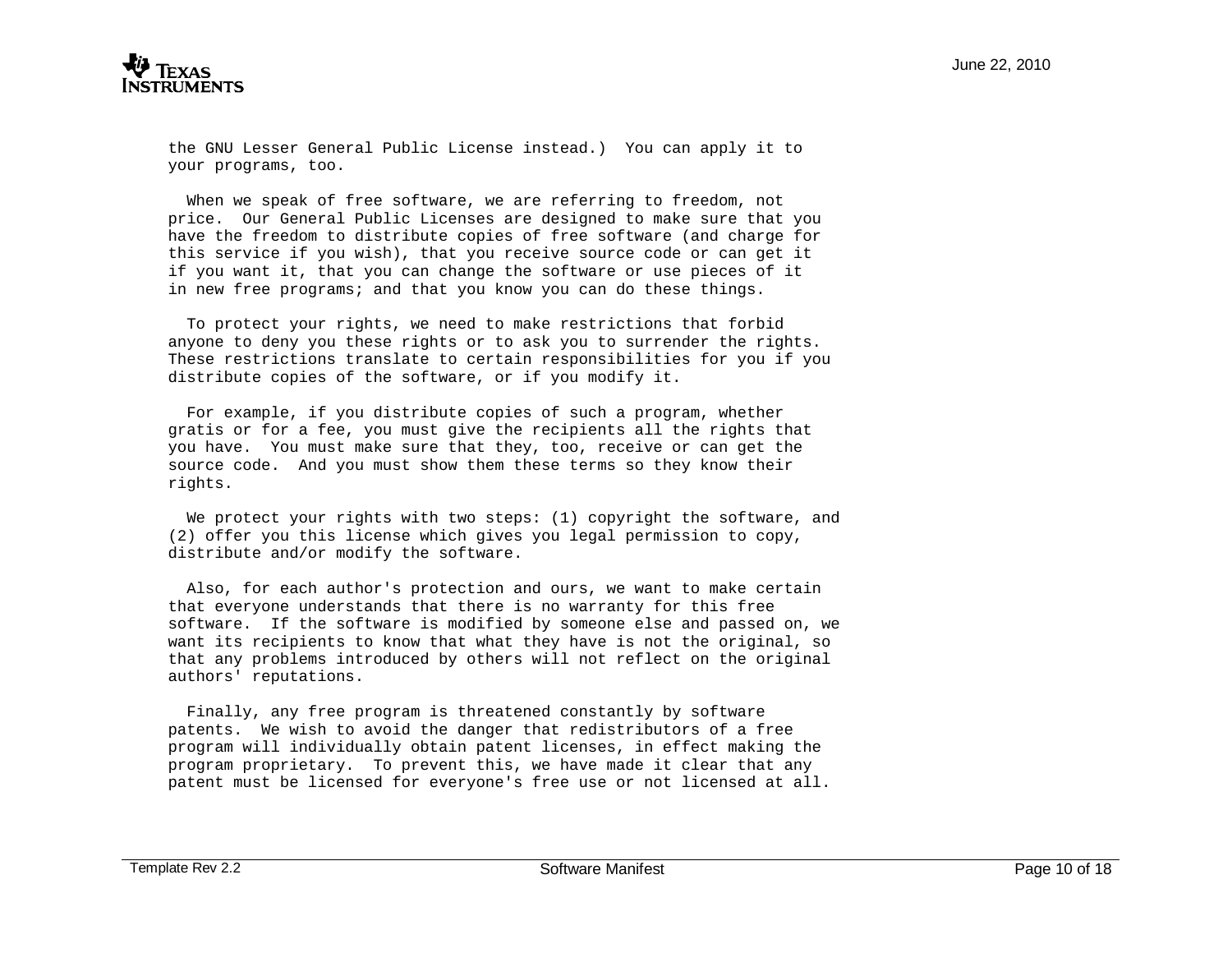

 The precise terms and conditions for copying, distribution and modification follow.

### GNU GENERAL PUBLIC LICENSE TERMS AND CONDITIONS FOR COPYING, DISTRIBUTION AND MODIFICATION

 0. This License applies to any program or other work which contains a notice placed by the copyright holder saying it may be distributed under the terms of this General Public License. The "Program", below, refers to any such program or work, and a "work based on the Program" means either the Program or any derivative work under copyright law: that is to say, a work containing the Program or a portion of it, either verbatim or with modifications and/or translated into another language. (Hereinafter, translation is included without limitation in the term "modification".) Each licensee is addressed as "you".

Activities other than copying, distribution and modification are not covered by this License; they are outside its scope. The act of running the Program is not restricted, and the output from the Program is covered only if its contents constitute a work based on the Program (independent of having been made by running the Program). Whether that is true depends on what the Program does.

 1. You may copy and distribute verbatim copies of the Program's source code as you receive it, in any medium, provided that you conspicuously and appropriately publish on each copy an appropriate copyright notice and disclaimer of warranty; keep intact all the notices that refer to this License and to the absence of any warranty; and give any other recipients of the Program a copy of this License along with the Program.

You may charge a fee for the physical act of transferring a copy, and you may at your option offer warranty protection in exchange for a fee.

 2. You may modify your copy or copies of the Program or any portion of it, thus forming a work based on the Program, and copy and distribute such modifications or work under the terms of Section 1 above, provided that you also meet all of these conditions: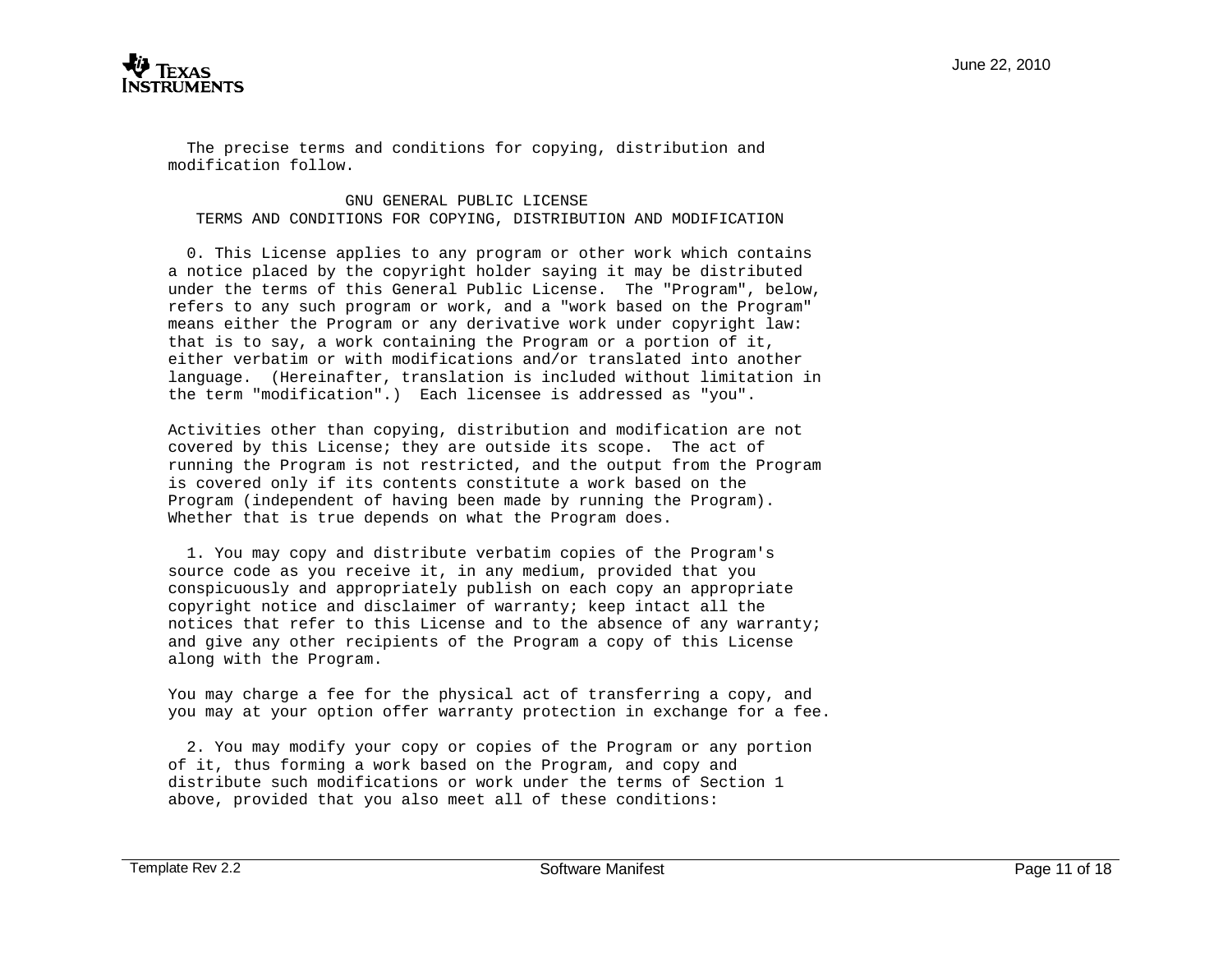

 a) You must cause the modified files to carry prominent notices stating that you changed the files and the date of any change.

 b) You must cause any work that you distribute or publish, that in whole or in part contains or is derived from the Program or any part thereof, to be licensed as a whole at no charge to all third parties under the terms of this License.

 c) If the modified program normally reads commands interactively when run, you must cause it, when started running for such interactive use in the most ordinary way, to print or display an announcement including an appropriate copyright notice and a notice that there is no warranty (or else, saying that you provide a warranty) and that users may redistribute the program under these conditions, and telling the user how to view a copy of this License. (Exception: if the Program itself is interactive but does not normally print such an announcement, your work based on the Program is not required to print an announcement.)

These requirements apply to the modified work as a whole. If identifiable sections of that work are not derived from the Program, and can be reasonably considered independent and separate works in themselves, then this License, and its terms, do not apply to those sections when you distribute them as separate works. But when you distribute the same sections as part of a whole which is a work based on the Program, the distribution of the whole must be on the terms of this License, whose permissions for other licensees extend to the entire whole, and thus to each and every part regardless of who wrote it.

Thus, it is not the intent of this section to claim rights or contest your rights to work written entirely by you; rather, the intent is to exercise the right to control the distribution of derivative or collective works based on the Program.

In addition, mere aggregation of another work not based on the Program with the Program (or with a work based on the Program) on a volume of a storage or distribution medium does not bring the other work under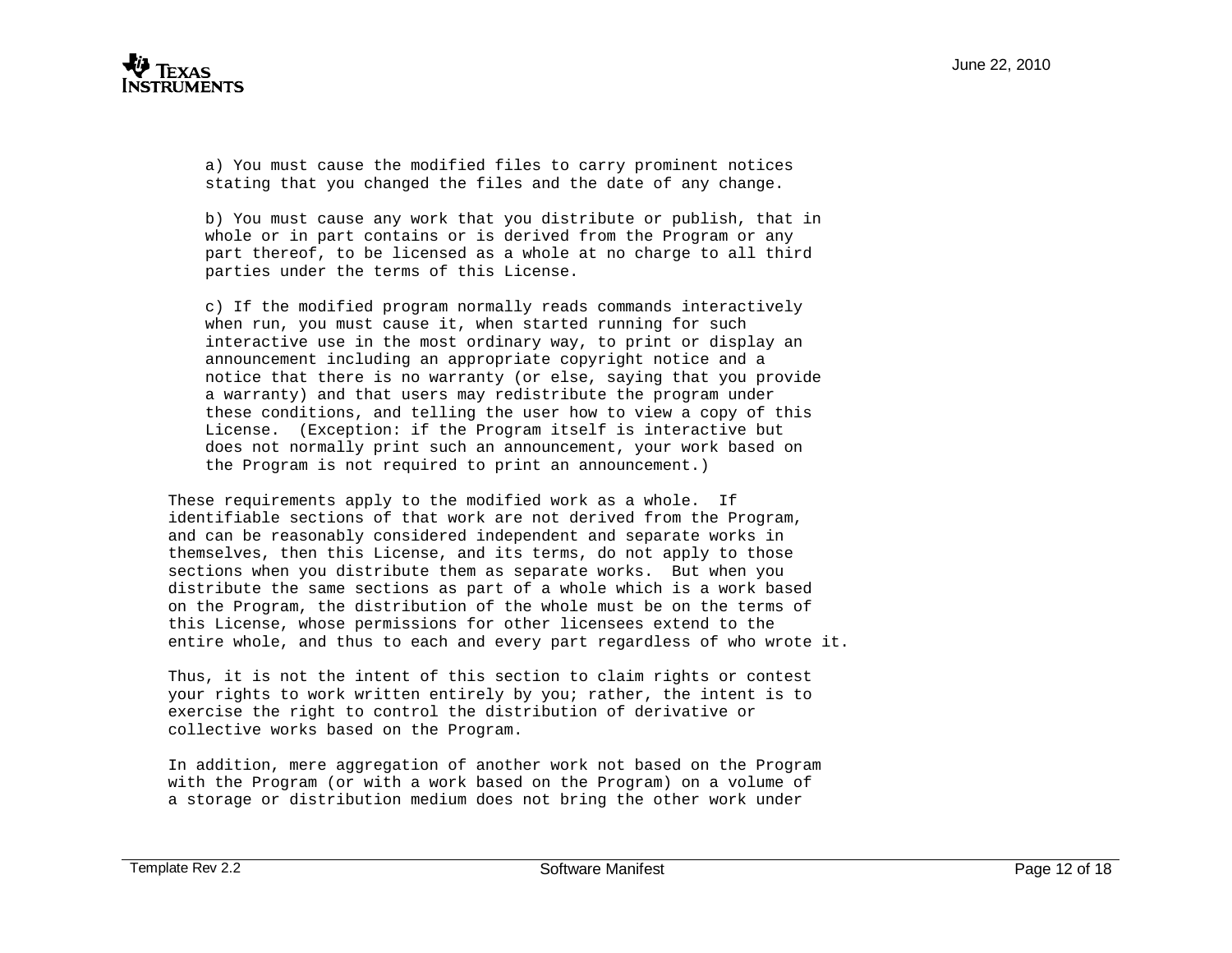

the scope of this License.

 3. You may copy and distribute the Program (or a work based on it, under Section 2) in object code or executable form under the terms of Sections 1 and 2 above provided that you also do one of the following:

 a) Accompany it with the complete corresponding machine-readable source code, which must be distributed under the terms of Sections 1 and 2 above on a medium customarily used for software interchange; or,

 b) Accompany it with a written offer, valid for at least three years, to give any third party, for a charge no more than your cost of physically performing source distribution, a complete machine-readable copy of the corresponding source code, to be distributed under the terms of Sections 1 and 2 above on a medium customarily used for software interchange; or,

 c) Accompany it with the information you received as to the offer to distribute corresponding source code. (This alternative is allowed only for noncommercial distribution and only if you received the program in object code or executable form with such an offer, in accord with Subsection b above.)

The source code for a work means the preferred form of the work for making modifications to it. For an executable work, complete source code means all the source code for all modules it contains, plus any associated interface definition files, plus the scripts used to control compilation and installation of the executable. However, as a special exception, the source code distributed need not include anything that is normally distributed (in either source or binary form) with the major components (compiler, kernel, and so on) of the operating system on which the executable runs, unless that component itself accompanies the executable.

If distribution of executable or object code is made by offering access to copy from a designated place, then offering equivalent access to copy the source code from the same place counts as distribution of the source code, even though third parties are not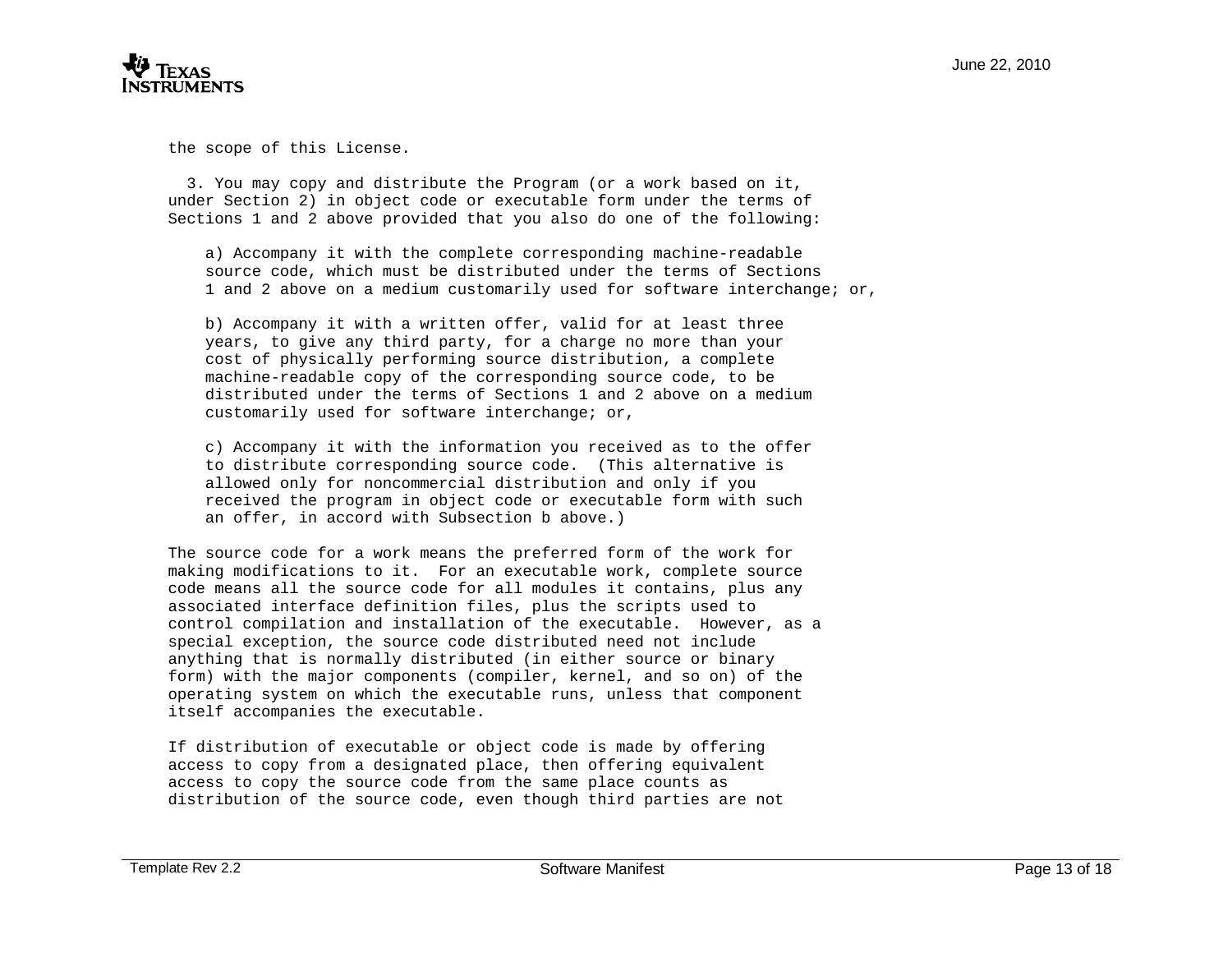compelled to copy the source along with the object code.

 4. You may not copy, modify, sublicense, or distribute the Program except as expressly provided under this License. Any attempt otherwise to copy, modify, sublicense or distribute the Program is void, and will automatically terminate your rights under this License. However, parties who have received copies, or rights, from you under this License will not have their licenses terminated so long as such parties remain in full compliance.

 5. You are not required to accept this License, since you have not signed it. However, nothing else grants you permission to modify or distribute the Program or its derivative works. These actions are prohibited by law if you do not accept this License. Therefore, by modifying or distributing the Program (or any work based on the Program), you indicate your acceptance of this License to do so, and all its terms and conditions for copying, distributing or modifying the Program or works based on it.

 6. Each time you redistribute the Program (or any work based on the Program), the recipient automatically receives a license from the original licensor to copy, distribute or modify the Program subject to these terms and conditions. You may not impose any further restrictions on the recipients' exercise of the rights granted herein. You are not responsible for enforcing compliance by third parties to this License.

 7. If, as a consequence of a court judgment or allegation of patent infringement or for any other reason (not limited to patent issues), conditions are imposed on you (whether by court order, agreement or otherwise) that contradict the conditions of this License, they do not excuse you from the conditions of this License. If you cannot distribute so as to satisfy simultaneously your obligations under this License and any other pertinent obligations, then as a consequence you may not distribute the Program at all. For example, if a patent license would not permit royalty-free redistribution of the Program by all those who receive copies directly or indirectly through you, then the only way you could satisfy both it and this License would be to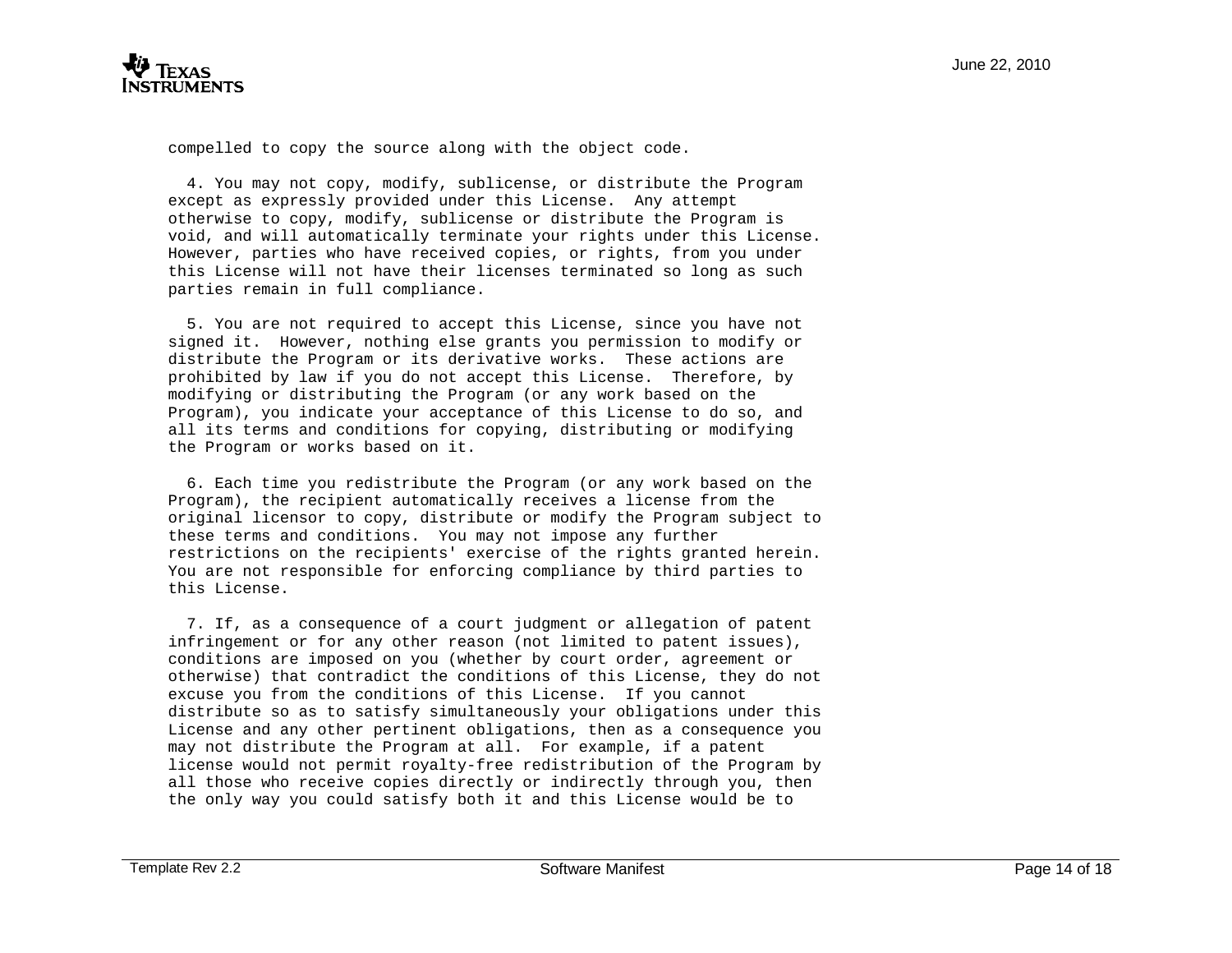

refrain entirely from distribution of the Program.

If any portion of this section is held invalid or unenforceable under any particular circumstance, the balance of the section is intended to apply and the section as a whole is intended to apply in other circumstances.

It is not the purpose of this section to induce you to infringe any patents or other property right claims or to contest validity of any such claims; this section has the sole purpose of protecting the integrity of the free software distribution system, which is implemented by public license practices. Many people have made generous contributions to the wide range of software distributed through that system in reliance on consistent application of that system; it is up to the author/donor to decide if he or she is willing to distribute software through any other system and a licensee cannot impose that choice.

This section is intended to make thoroughly clear what is believed to be a consequence of the rest of this License.

 8. If the distribution and/or use of the Program is restricted in certain countries either by patents or by copyrighted interfaces, the original copyright holder who places the Program under this License may add an explicit geographical distribution limitation excluding those countries, so that distribution is permitted only in or among countries not thus excluded. In such case, this License incorporates the limitation as if written in the body of this License.

 9. The Free Software Foundation may publish revised and/or new versions of the General Public License from time to time. Such new versions will be similar in spirit to the present version, but may differ in detail to address new problems or concerns.

Each version is given a distinguishing version number. If the Program specifies a version number of this License which applies to it and "any later version", you have the option of following the terms and conditions either of that version or of any later version published by the Free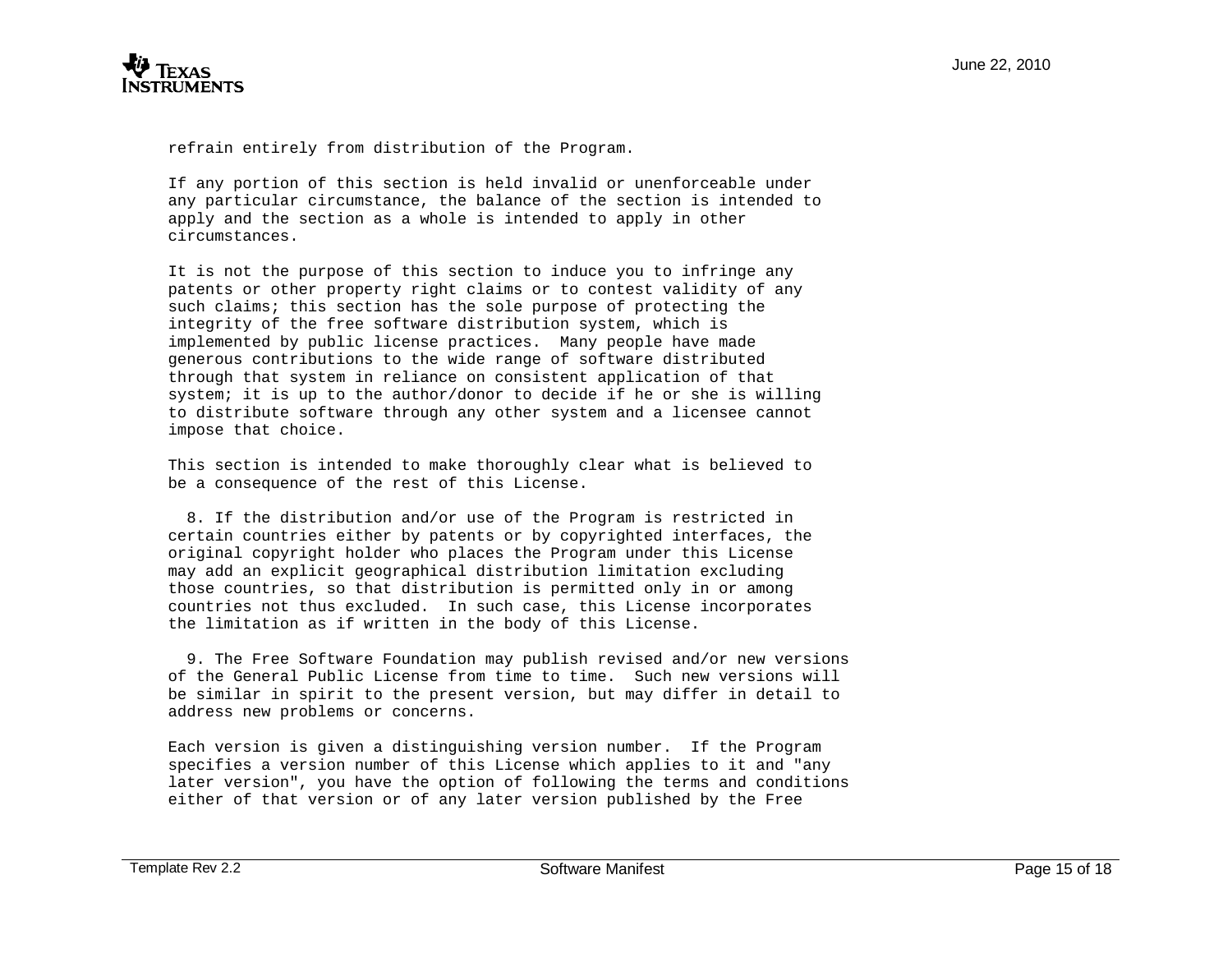Software Foundation. If the Program does not specify a version number of this License, you may choose any version ever published by the Free Software Foundation.

 10. If you wish to incorporate parts of the Program into other free programs whose distribution conditions are different, write to the author to ask for permission. For software which is copyrighted by the Free Software Foundation, write to the Free Software Foundation; we sometimes make exceptions for this. Our decision will be guided by the two goals of preserving the free status of all derivatives of our free software and of promoting the sharing and reuse of software generally.

#### NO WARRANTY

 11. BECAUSE THE PROGRAM IS LICENSED FREE OF CHARGE, THERE IS NO WARRANTY FOR THE PROGRAM, TO THE EXTENT PERMITTED BY APPLICABLE LAW. EXCEPT WHEN OTHERWISE STATED IN WRITING THE COPYRIGHT HOLDERS AND/OR OTHER PARTIES PROVIDE THE PROGRAM "AS IS" WITHOUT WARRANTY OF ANY KIND, EITHER EXPRESSED OR IMPLIED, INCLUDING, BUT NOT LIMITED TO, THE IMPLIED WARRANTIES OF MERCHANTABILITY AND FITNESS FOR A PARTICULAR PURPOSE. THE ENTIRE RISK AS TO THE QUALITY AND PERFORMANCE OF THE PROGRAM IS WITH YOU. SHOULD THE PROGRAM PROVE DEFECTIVE, YOU ASSUME THE COST OF ALL NECESSARY SERVICING, REPAIR OR CORRECTION.

 12. IN NO EVENT UNLESS REQUIRED BY APPLICABLE LAW OR AGREED TO IN WRITING WILL ANY COPYRIGHT HOLDER, OR ANY OTHER PARTY WHO MAY MODIFY AND/OR REDISTRIBUTE THE PROGRAM AS PERMITTED ABOVE, BE LIABLE TO YOU FOR DAMAGES, INCLUDING ANY GENERAL, SPECIAL, INCIDENTAL OR CONSEQUENTIAL DAMAGES ARISING OUT OF THE USE OR INABILITY TO USE THE PROGRAM (INCLUDING BUT NOT LIMITED TO LOSS OF DATA OR DATA BEING RENDERED INACCURATE OR LOSSES SUSTAINED BY YOU OR THIRD PARTIES OR A FAILURE OF THE PROGRAM TO OPERATE WITH ANY OTHER PROGRAMS), EVEN IF SUCH HOLDER OR OTHER PARTY HAS BEEN ADVISED OF THE POSSIBILITY OF SUCH DAMAGES.

END OF TERMS AND CONDITIONS

How to Apply These Terms to Your New Programs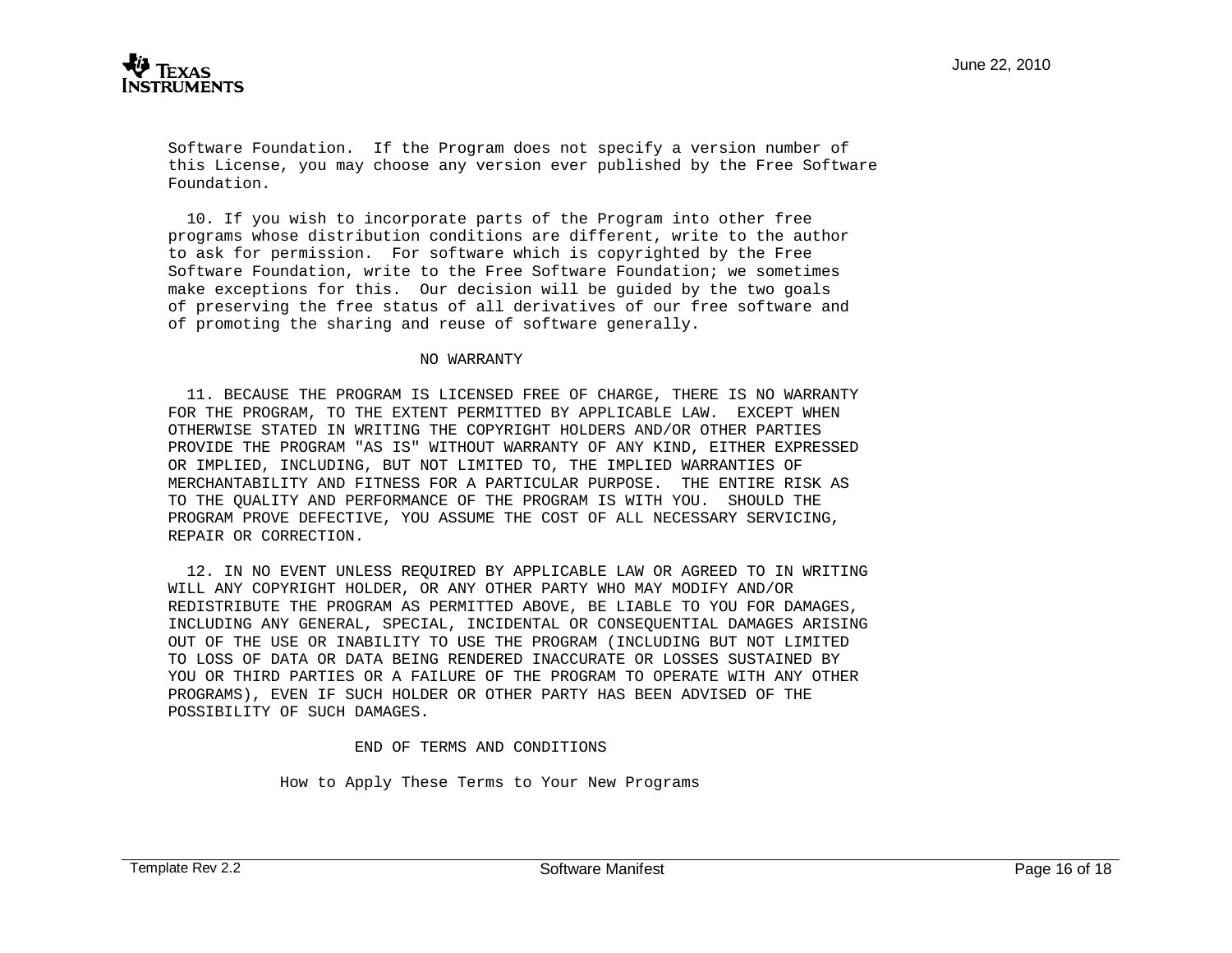

 If you develop a new program, and you want it to be of the greatest possible use to the public, the best way to achieve this is to make it free software which everyone can redistribute and change under these terms.

 To do so, attach the following notices to the program. It is safest to attach them to the start of each source file to most effectively convey the exclusion of warranty; and each file should have at least the "copyright" line and a pointer to where the full notice is found.

 <one line to give the program's name and a brief idea of what it does.> Copyright (C) <year> <name of author>

 This program is free software; you can redistribute it and/or modify it under the terms of the GNU General Public License as published by the Free Software Foundation; either version 2 of the License, or (at your option) any later version.

 This program is distributed in the hope that it will be useful, but WITHOUT ANY WARRANTY; without even the implied warranty of MERCHANTABILITY or FITNESS FOR A PARTICULAR PURPOSE. See the GNU General Public License for more details.

 You should have received a copy of the GNU General Public License along with this program; if not, write to the Free Software Foundation, Inc., 51 Franklin Street, Fifth Floor, Boston, MA 02110-1301 USA.

Also add information on how to contact you by electronic and paper mail.

If the program is interactive, make it output a short notice like this when it starts in an interactive mode:

 Gnomovision version 69, Copyright (C) year name of author Gnomovision comes with ABSOLUTELY NO WARRANTY; for details type `show w'. This is free software, and you are welcome to redistribute it under certain conditions; type `show c' for details.

The hypothetical commands `show w' and `show c' should show the appropriate parts of the General Public License. Of course, the commands you use may